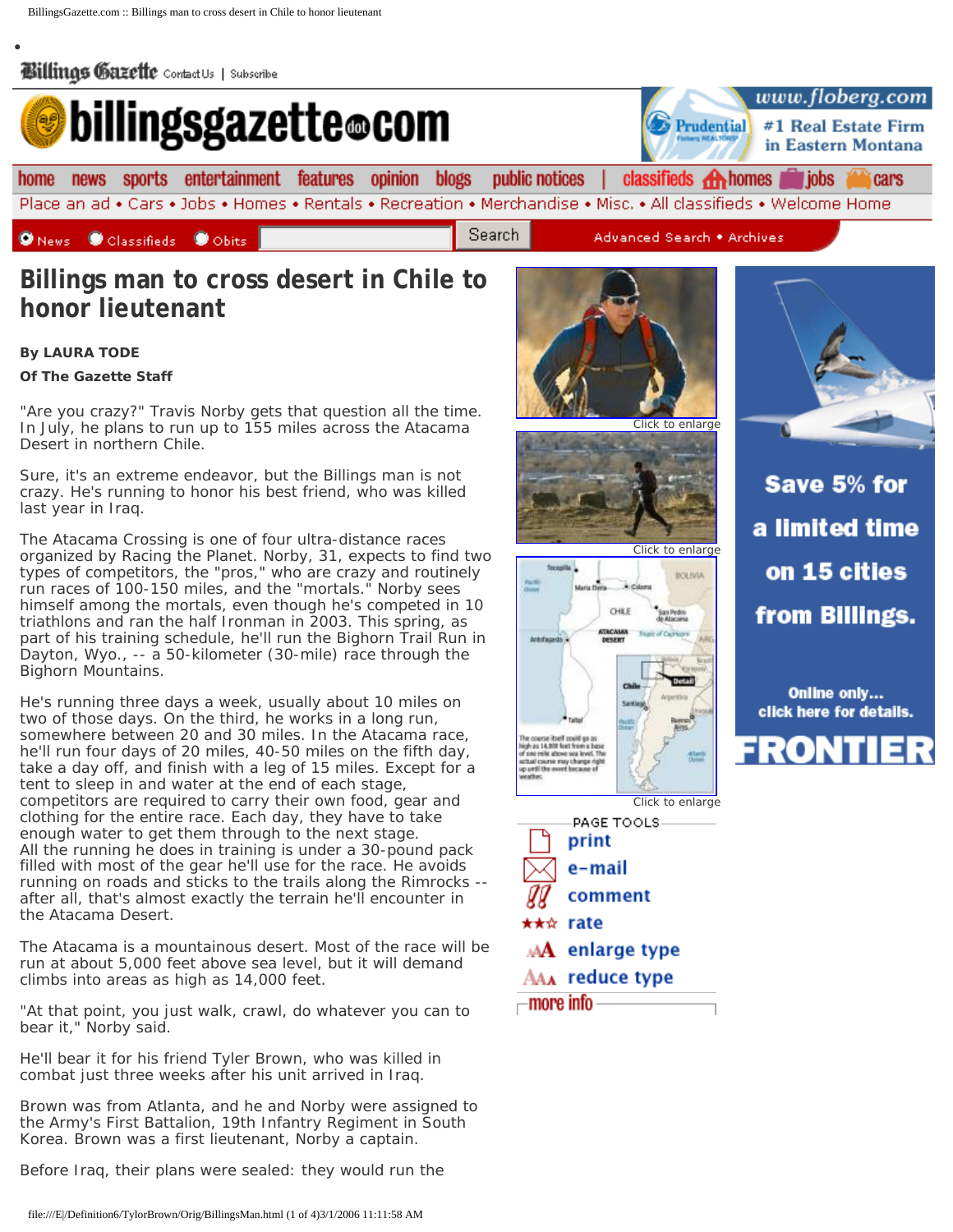Atacama Crossing together in 2004. They started training, bought all the gear, and their military leave was approved. Two months later, they were notified of deployment to Iraq for a two-year assignment. By August, they were on the ground in Iraq stationed in Ramadi, west of Fallujah.

"We just said at some point in our lives we'll hook up again and do this," Norby said. "But things change."

Brown was hit with a burst from an AK-47 assault rifle during a routine security mission at an observation post. Norby said Brown was rushed to a medical facility, where doctors said he was in critical condition, but stood a good chance of recovery. Later that night, Norby watched as Brown was flown out by helicopter to a hospital for better care.

"I just stood there and said a prayer."

By morning Brown had died.

The incident will be hard to forget, but Norby easily remembers his friend's best qualities and the times they shared.

"Tyler is simply the most charismatic person I've ever met," Norby said. "I've got lots of friends, and they're good dudes. But they're not like Tyler."

He was known as "Speaker Brown," Norby said, for his ability to encourage his teammates, argue his point and win friends.

After Brown was killed, Norby began to contemplate his eightyear career in the Army. In Iraq, Norby was commander of 100 soldiers, and as he watched six soldiers under his command die in combat and 18 more from his battalion die, all he said he wanted was to get home alive and start a new life.

His resolve to run the Atacama Crossing in memory of Brown grew stronger, and he started training for the race while in Iraq.

"It's my main focus right now. It's the number one thing in my life," Norby said.

After his two-year deployment, Norby returned to the United States at the end of July, 2005, and his discharge was approved in September. A month later, his unit was called up for a second tour, while Norby was able to make it home to Montana in time for the holidays and to start school at MSU-Billings in January. All his experiences aside, he doesn't regret the years he spent in the Army or his service in Iraq. He just never wanted to go back.

"Everyone wants to go. That's what we're trained to do. For me, I had no problem going once. I just didn't want to go twice," he said.

*Contact Laura Tode at [ltode@billingsgazette.com](mailto:ltode@billingsgazette.com) or at 657- 1392.* 

> **Published on Friday, February 24, 2006. Last modified on 2/24/2006 at 1:05 am**

Copyright © The Billings Gazette, a division of [Lee Enterprises.](http://www.leeenterprises.com/)



**Event is series of 4 races** Racing the Planet is a series of four 250-kilometer (155-mile) races across deserts of the world: the Sahara in Egypt, the Gobi in China, the Atacama in Chile and Antarctica. The races are run in six stages over seven days. Some competitors will run the entire way, and others can hike. Participants are required to carry their own gear, food and clothing in a backpack, with water and shelter provided at each stop.

The Atacama Crossing will take place in the Atacama Desert in northern Chile, which is considered the driest place on Earth. The Atacama is a highelevation desert that borders the Andes. The race is usually run at between 5,000 and 10,000 feet above sea level and includes a traverse across a volcano. The race is limited to about 100 participants.

All four races are held once a year, but to compete in the Antarctica race, participants must first finish the other three races.

For more information, visit on <http://www.racingtheplanet.com/>. Travis Norby's training journal is available there, too.

## $\lnot$  more local headlines

- **[Empire Bar's days](http://www.billingsgazette.net/articles/2006/02/24/news/local/18-empire-bar.txt) [may be numbered](http://www.billingsgazette.net/articles/2006/02/24/news/local/18-empire-bar.txt)**
- **[Judge's ruling](http://www.billingsgazette.net/articles/2006/02/24/news/local/19-nc-decision_x.txt) [explains tribal team's](http://www.billingsgazette.net/articles/2006/02/24/news/local/19-nc-decision_x.txt) [removal from](http://www.billingsgazette.net/articles/2006/02/24/news/local/19-nc-decision_x.txt) [tournament play](http://www.billingsgazette.net/articles/2006/02/24/news/local/19-nc-decision_x.txt)**
- **[Billings man to](http://www.billingsgazette.net/articles/2006/02/24/news/local/20-norby-desert.txt) [cross desert in Chile](http://www.billingsgazette.net/articles/2006/02/24/news/local/20-norby-desert.txt)  [to honor lieutenant](http://www.billingsgazette.net/articles/2006/02/24/news/local/20-norby-desert.txt)**
- **[Court keeps](http://www.billingsgazette.net/articles/2006/02/24/news/local/25-northern-cheyenne.txt)  [Northern Cheyenne](http://www.billingsgazette.net/articles/2006/02/24/news/local/25-northern-cheyenne.txt) [team off court](http://www.billingsgazette.net/articles/2006/02/24/news/local/25-northern-cheyenne.txt)**
- **[Teachers call](http://www.billingsgazette.net/articles/2006/02/24/news/local/30-supremacist.txt) [supremacist incident](http://www.billingsgazette.net/articles/2006/02/24/news/local/30-supremacist.txt) [unsettling](http://www.billingsgazette.net/articles/2006/02/24/news/local/30-supremacist.txt)**
- **[Billings women](http://www.billingsgazette.net/articles/2006/02/24/news/local/31-toddler-hurt.txt)  [accused of seriously](http://www.billingsgazette.net/articles/2006/02/24/news/local/31-toddler-hurt.txt)  [injuring toddler](http://www.billingsgazette.net/articles/2006/02/24/news/local/31-toddler-hurt.txt)**
- **[Ex-bookkeeper gets](http://www.billingsgazette.net/articles/2006/02/24/news/local/32-bookkeeper-fraud.txt)  [prison for wire fraud](http://www.billingsgazette.net/articles/2006/02/24/news/local/32-bookkeeper-fraud.txt)**
- **[Driver faces 3 DUI](http://www.billingsgazette.net/articles/2006/02/24/news/local/33-dui.txt)  [accusations](http://www.billingsgazette.net/articles/2006/02/24/news/local/33-dui.txt)**
- **[Billings doc to join](http://www.billingsgazette.net/articles/2006/02/24/news/local/35-doc-ski.txt)  [U.S. skiers on trip to](http://www.billingsgazette.net/articles/2006/02/24/news/local/35-doc-ski.txt)  [junior competition](http://www.billingsgazette.net/articles/2006/02/24/news/local/35-doc-ski.txt)**
- **[Speaker to examine](http://www.billingsgazette.net/articles/2006/02/24/news/local/40-economic-future.txt)  [city's economic](http://www.billingsgazette.net/articles/2006/02/24/news/local/40-economic-future.txt) [future](http://www.billingsgazette.net/articles/2006/02/24/news/local/40-economic-future.txt)**
- **[Building emptied](http://www.billingsgazette.net/articles/2006/02/24/news/local/50-fire.txt)**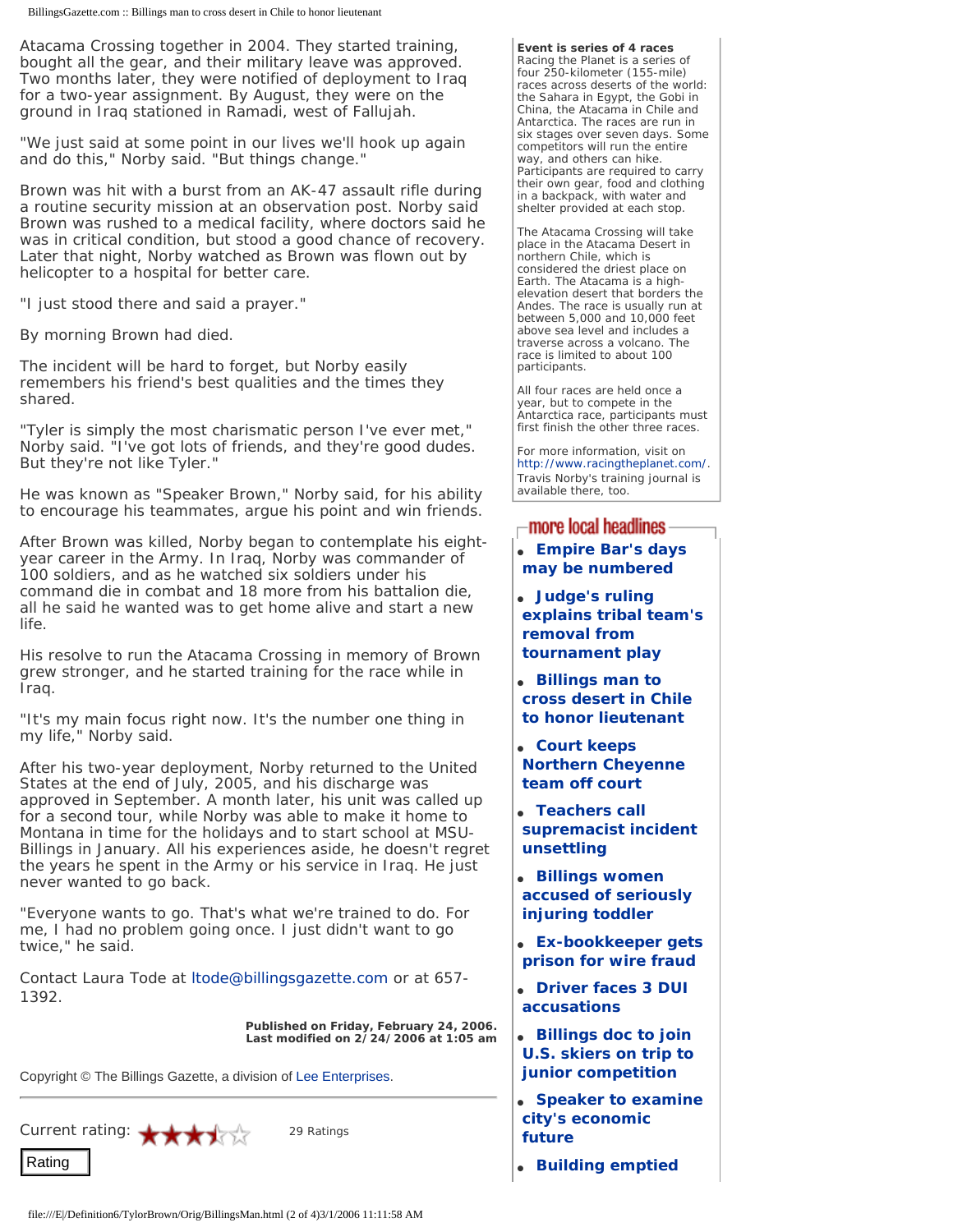| <b>Comments</b>     |
|---------------------|
| Name:               |
|                     |
| <b>Comments:</b>    |
|                     |
| <b>Post Comment</b> |

*Billingsgazette.com encourages readers to engage in civil conversation with their neighbors. We will never edit or alter your comments, but we do reserve the right to remove comments that violate our code of conduct. No comment may contain:*

- Potentially libelous statements.
- Obscene, explicit, or racist language.<br>● Personal attacks, insults, or threats.
- **Commercial product promotions.**
- [Click here](http://www.billingsgazette.net/h/forms/commentreport.php) to report offensive or inappropriate comments.

The comments below are from readers of billingsgazette.com and in no way represent the views of The Billings Gazette or Lee Enterprises.

**Carey Brown** wrote on February 28, 2006 7:32 AM: "Travis, please know how very grateful Tyler's family is for your honoring him in this way. We wish you well in this endeavor."

**Rick Cantrell** wrote on February 27, 2006 10:17 PM: "Travis, Thank you for remembering our friend, Tyler, by running and completing the Atacama on his behalf. You are in my prayers; I will be with you in spirit. Rick "

**Mary** wrote on February 27, 2006 6:07 PM: "Thank you for honoring Tyler. I know he'll be with you in spirit as you cross the Atacama. Mary"

**Justin Boyer** wrote on February 24, 2006 5:03 PM: "Travis, Glad to see you are doing well! Best of luck in the race! "

**ollie** wrote on February 24, 2006 12:46 PM: "Thanks, Captain Norby for your service to this great nation and good luck on your marathon run in the Atacama. "



[Back to Top](http://www.billingsgazette.net/articles/2006/02/24/news/local/20-norby-desert.txt#top) | [Home](http://www.billingsgazette.net/articles/2006/02/24/news/local/20-norby-desert.txt#topofpage) | [News](http://www.billingsgazette.net/news/) | [Sports](http://www.billingsgazette.net/sports/) | [Entertainment](http://www.billingsgazette.net/entertainment/) | [Features](http://www.billingsgazette.net/features/) | [Opinion](http://www.billingsgazette.net/opinion/) | [Public Notices](http://www.billingsgazette.net/notices/) | [Classifieds](http://www.billingsgazette.net/admarket/)  Lee Enterprises Regional Newspapers | [Butte](http://www.mtstandard.com/) | [Helena](http://www.helenair.com/) | [Missoula](http://www.missoulian.com/) | [Rapid City](http://www.rapidcityjournal.com/) | [Bismarck](http://www.bismarcktribune.com/) | [Casper](http://www.casperstartribune.net/) | [The Prairie Star](http://www.theprairiestar.com/)

● **[Fire damages](http://www.billingsgazette.net/articles/2006/02/24/news/local/92-fire.txt)  [Billings duplex](http://www.billingsgazette.net/articles/2006/02/24/news/local/92-fire.txt)**

**[after fire](http://www.billingsgazette.net/articles/2006/02/24/news/local/50-fire.txt)** 

● **[Local Guide](http://www.billingsgazette.net/articles/2006/02/24/news/local/99-local-guide.txt)**